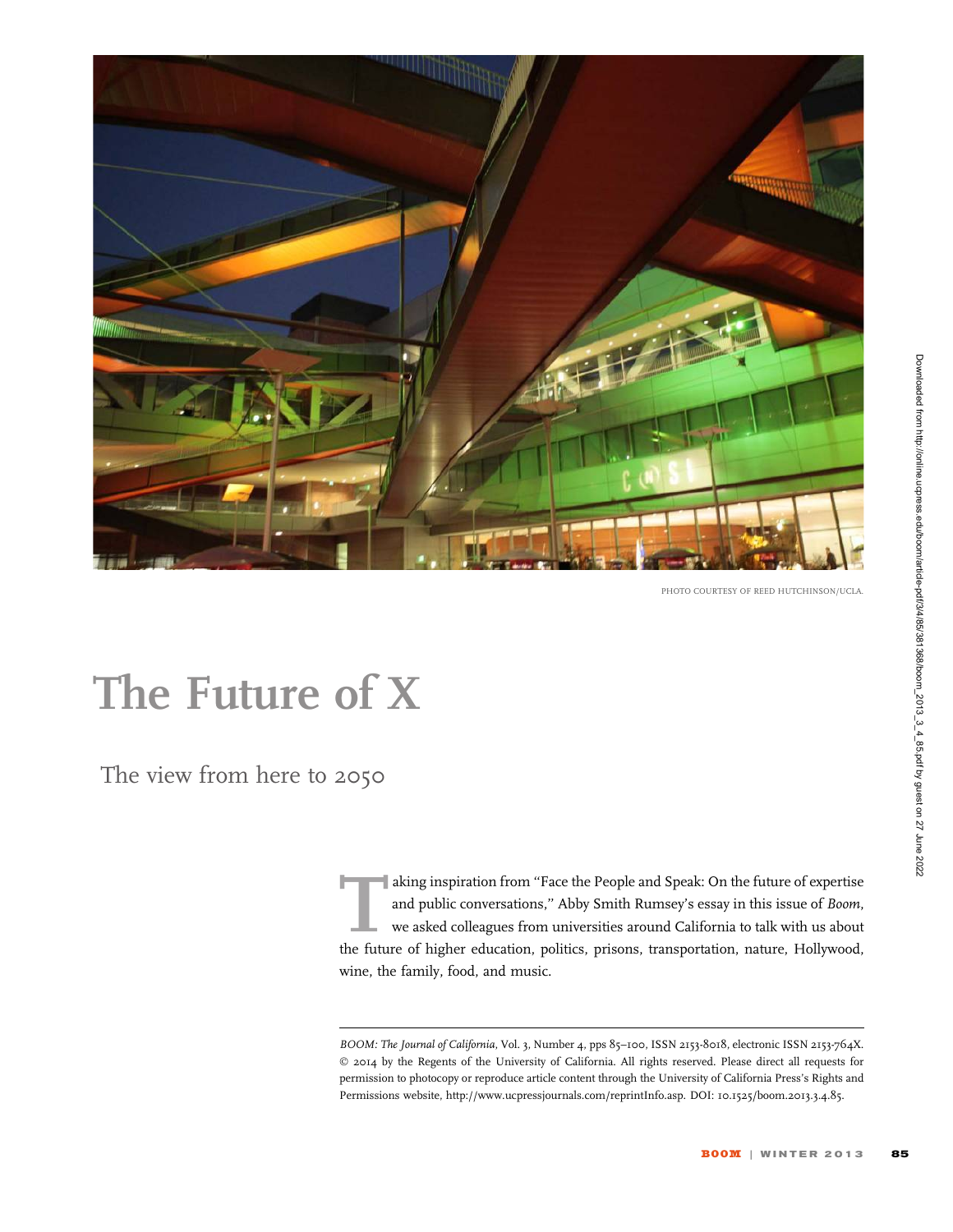Why 2050? There is something about mid-century. We've noticed a lot of thinking and writing about the future of California and the world focusing on 2050. It is a key date. Around then global population growth is expected to level off. And if we don't get our act together by then, climate change will really start kicking in.

We've talked about a lot of these big ideas in this issue of Boom. But 2050 is also not that far off. If some of us will be long gone, many others of us, including our students, will still be around. This is their world. So we wanted to ask the experts what it looks like, and what they would put in a time capsule to be opened in 2050.

These interviews were conducted and edited by Boom staff: Eve Bachrach, Jon Christensen, Annie Powers, Robert Smith, and Sara V. Torres.

Let the conversation begin.

# The Future of the University

Alessandro Duranti is a distinguished professor of anthropology and dean of social sciences at the University of California, Los Angeles, and the author of ''On the Future of Anthropology: Fundraising, the job market and the corporate turn," a provocative recent essay in the journal Anthropological Theory.

Boom: Do you think that many of the disciplines that we inherited from the nineteenth century will still be around, and will they look the same in the future?

Alessandro Duranti: When I started doing this work as a dean, my first idea was: Why don't we just forget the departments? Why don't we just think: Who do you want to play with? Who do you want to be with? That should be where you go. And then let's see what happens in the twenty-first century. But that's a really hard thing to do. And I didn't want to be Gorbachev. I didn't want to destroy the whole thing before we figure out where to go. So my solution has been to say, well, OK, let's create a parallel universe inside the university that is much more flexible. Let's play with that and let's leave the old structure the way it is. That's the idea behind our innovation lab—to take examples of collaboration and innovation that work and say: Let's do that. That will be our play place. And let's find money to do that. And donors are very



excited about that. They like this idea of interdisciplinary collaborations.

Boom: Innovation is not a new mantra in some parts of the university, but in others it really is. How do you see bringing the spirit and practices of innovation into disciplines that have been analytical and contemplative?

Duranti: All the young people who have made millions of dollars—and come to give talks to the students who participate in our Startup UCLA— tell these stories about failure. It's a mantra. You've got to fail before you learn how to do the thing you're trying to do. We don't have this model. We have the idea that you do the thing, and it should be good, and then you stay there forever and ever. The community that's interesting to me is one that is much more flexible, that reacts in a shorter time, that is well funded. Faculty

Let's create a parallel universe inside the university that is much more flexible.

–—Allesandro Duranti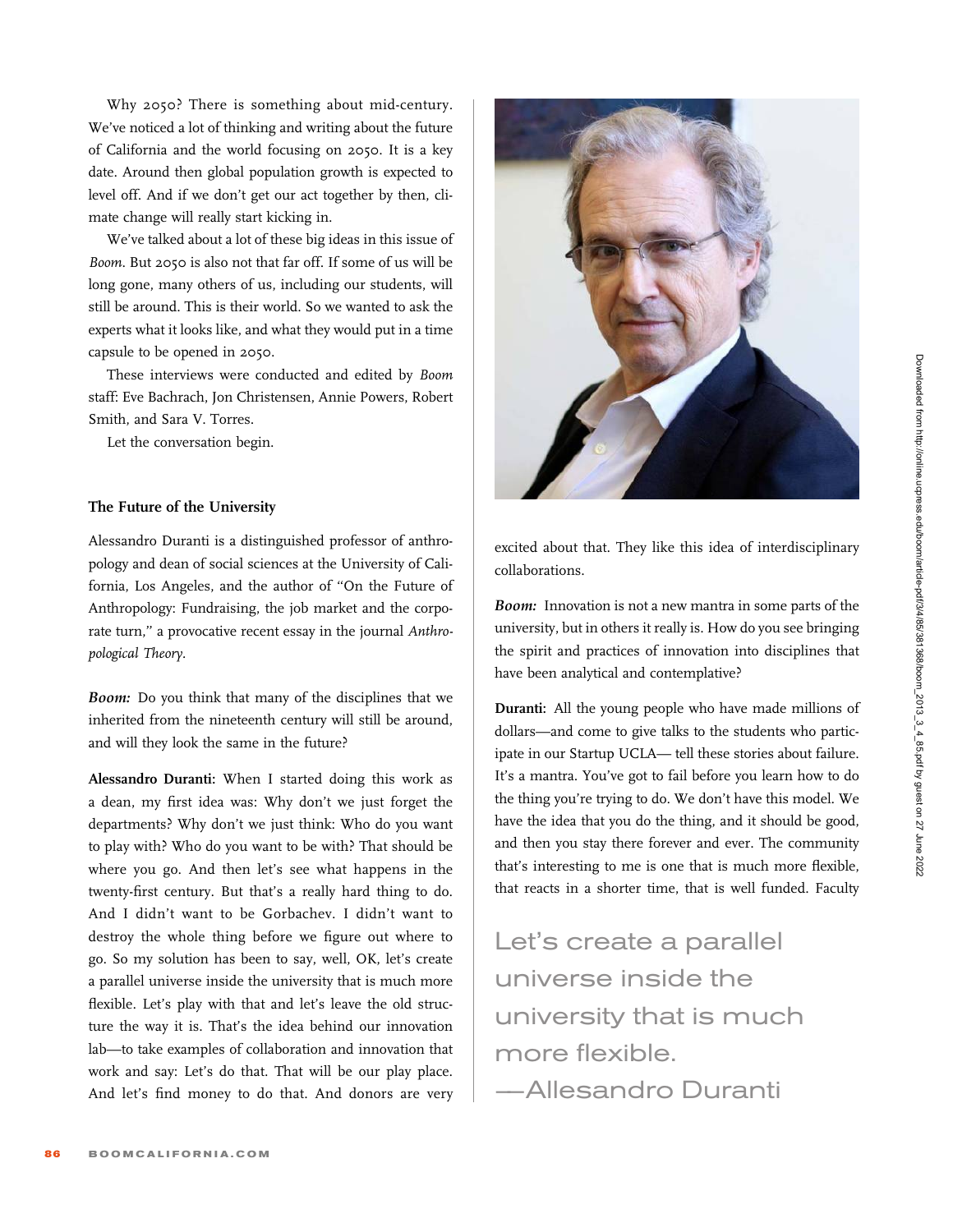come together; they invent something new. It could be they invent a new method, a new model, a new way of working together, a new way of teaching, a new way of collaborating with people outside of the academy. It will be that kind of space that will allow something that builds on what you know but that is different.

Boom: How is thinking of ourselves as engaged in constructing a future together with business, government, nonprofits, society, or communities changing what we do?

Duranti: Hanging out with business people, which these days I do more than I ever did before in my life, one of the most interesting things I've found is that they're interested in people who are creative—that means that the humanities is very important for them —but they are also interested in people who can work together with other people in teams. So much of scholarly work traditionally is Lone Ranger kind of thing. The model of the lab in the sciences is very useful to think with and to use in the humanities and social sciences. And we have a few good examples of that in the social sciences, but that's not the usual way of doing research and solving problems. So that's why when I think about the future, I think about these other models, these other ways of doing things that are built on collaborations that might have been unthinkable ten or twenty years ago.

Boom: You've recently written a manifesto of sorts about how your discipline of anthropology should change to meet the challenges of the present and the future while recognizing that from the beginning it has been dependent on being engaged with the world outside academia, from donors who supported the first anthropologists at the University of California to employers who hire graduates today.

Duranti: We have always been engaged to some extent. And engagement with people who are outside of academia—and people who are not the state or the federal government means that we actually need to be able to talk to the public at large. When you convince a potential donor to give you some money, you have to explain why it's a good idea. And that actually makes you think, what is a good idea? What is it good for? Is it good for society? Do we really improve the human condition? Do we do something useful for people? So there's that side of fundraising, for example, that has all kinds of implications about the relevance of our work for people outside of academia, which is something that often gets forgotten, not only in the social sciences, but everywhere in the university. Faculty need to be able to publish where they're going to be recognized as scholars by their peers; that's very important. But at the same time, we also need to write in a way that the public at large can understand. We have to be good at telling stories. And do it in a way that people outside academia hear the story and see the pictures and understand what it is that we do, because then they can see themselves.

#### Boom: What would you include in a time capsule for 2050?

Duranti: It would be interesting to look at the students coming to campus in the morning. What is that they carry in their backpacks? Will people still be carrying things in 2050? That's an interesting question. We know now that they carry their phones and they look at them all the time. That we hadn't seen before. They also carry some books, which we had a long time ago. But in 2050, what will they be carrying, if anything at all?

# The Future of Politics in California

Thad Kousser is an associate professor of political science at the University of California, San Diego, and the coauthor and editor of several books, including The Power of American Governors.

Boom: How will California's changing demographics change our politics and priorities?

Thad Kousser: Just this year we finally have seen the coming to fruition of California's march toward diversity and how that's changed politics and policy. Latinos played a major role in getting Governor Brown elected in 2010, and the reward finally came with the major education overhaul in this year's budget deal, which absolutely transforms the way schools are funded from the schools in richer areas getting more money to schools that have more high-needs students, and especially more ESL getting the lions' share of the increase in funding. It benefits all the constituents of the Latino legislative caucus in Sacramento, and it benefits the Latino voters who delivered Jerry Brown his victory.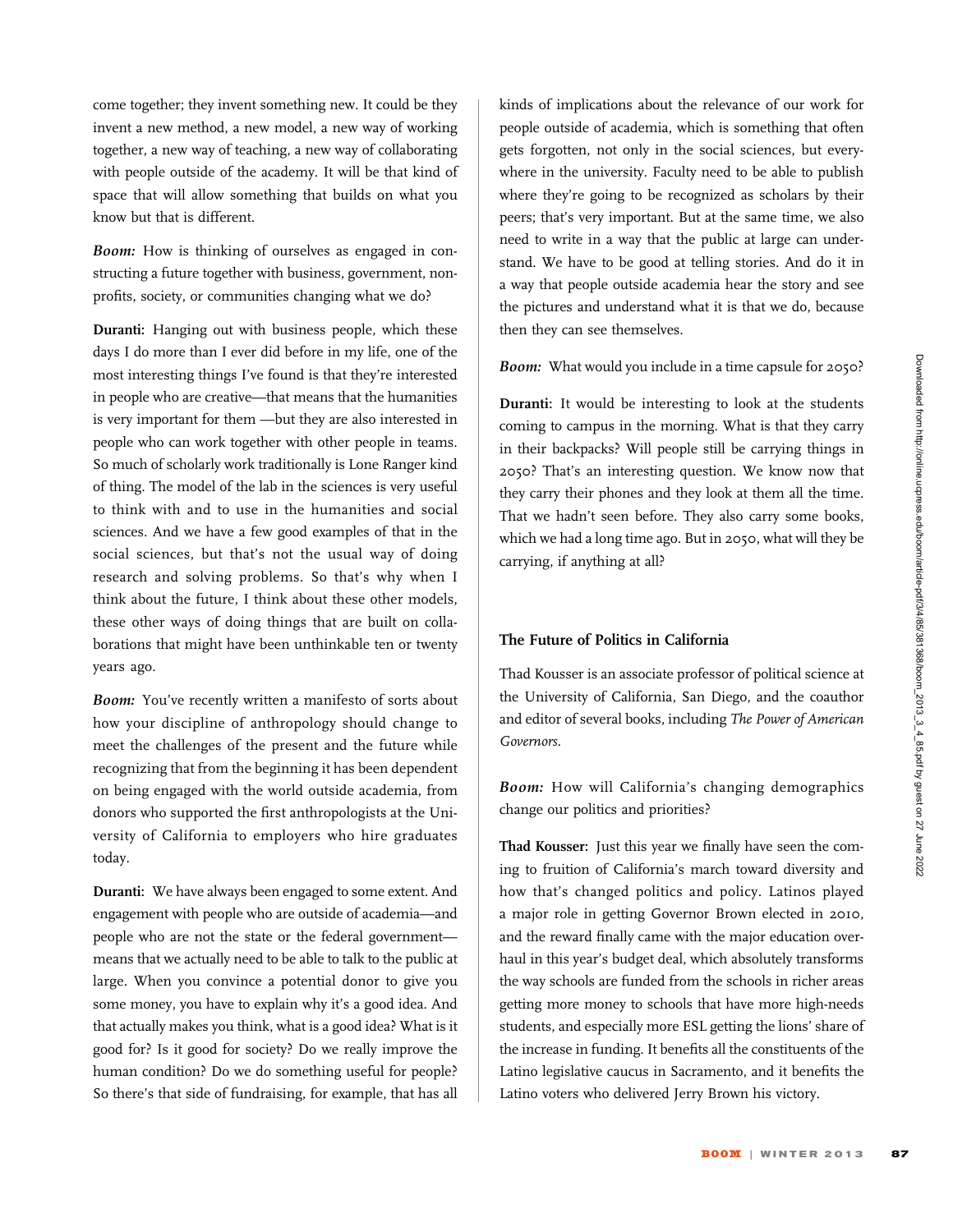

We've already seen California step back from its Three Strikes law and change its approach to its prison population. That's certainly an issue that's been tied into race. I think the other question will be how will we deal with the next round of budget cuts, which will be inevitable—we'll always have a budget crisis. Will we deal with this by primarily cutting social services, which is how we mostly got through this budget crisis, or will we deal with it primarily by raising taxes? We will see more Latino power, but as Latinos have become the plurality and will become the majority, does the political division become less salient?

Boom: What are the prospects for the Republican Party in California?

Kousser: In the short term, Republican prospects are so dim that I think we'll see a very different Republican party a generation from now. There's no question in anyone's mind, not least the minds of Republicans, that the party needs to adapt or become a permanent minority. But it's not as if the party chair can flip a switch and have Republicans moderate, stop talking about gay marriage and immigration. These are still issues that are central to the remaining Republican base in California and important to

# California democracy demands a lot of voters. –—Thad Kousser

a lot of its leaders. But there's universal recognition that the party cannot survive California's new demography with the platform it has today. Over twenty or thirty years, we'll see a Republican party that maybe looks like the party of Earl Warren's years rather than that of Pete Wilson's time. But Republicans who run away from the party nationally always have the ability to make their own politics. If you've got \$100 million to spend on advertisements or the kind of political capital that someone like Condoleeza Rice has, you have the chance to change the party's brand. Otherwise, I don't see Republicans winning any of the other statewide offices for a while. But there might be some opportunity at the local level where candidates can have a personal relationship with voters, like in city council and mayor's races. But in assembly districts, in congressional districts, when you're running for state controller, it's hard to get the attention of enough Californians to change their minds about who the party is.

#### Boom: Will we have real dramatic reform by 2050?

Kousser: We haven't had a constitutional convention since 1879, yet we've amended our constitution 500 times in the last century. We amended it five times in 2010. We've rewritten the rules of our government in really important ways. In the coming years, we may see tinkering with the tax code. If you see a Supreme Court striking down contribution limits and disclosure laws—which is not a certainty but a clear possibility—you'll see renewed attention to changing state campaign finance laws. Such changes at the national level might also make voters willing to invest in a robust public financing system for candidates. The chances of that happening are low, but greater than zero.

California democracy demands a lot of voters. It means we have to make choices about lots of candidates who we don't know too much about, and we have to make choices about initiatives that are really complicated. I think most of the reforms are aimed at taking advantage of new technology that give voters better information so that, without devoting their lives to the study of California politics,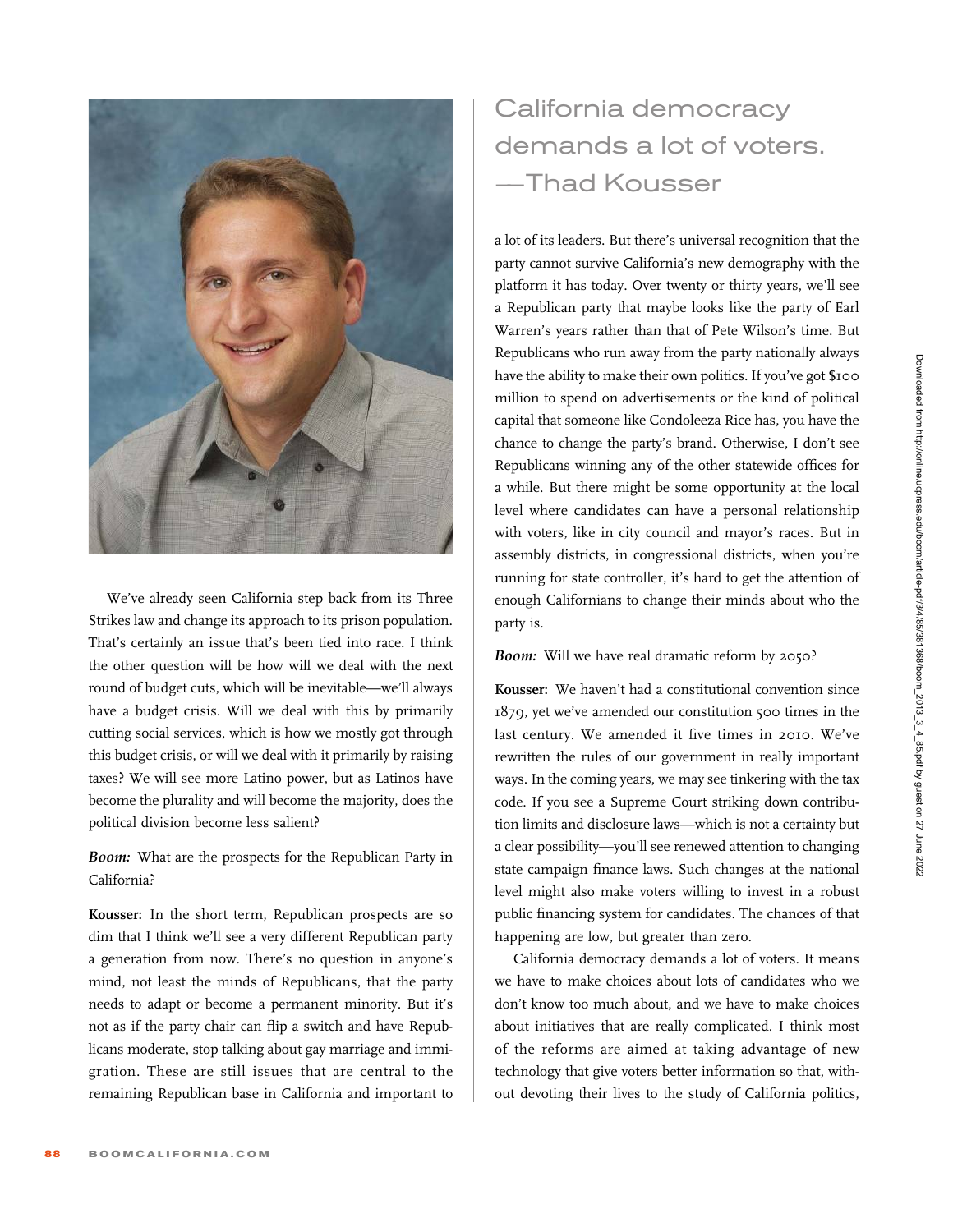Downloaded from http://online.ucpress.edu/boom/article-pdf/3/4/85/381368/boom\_2013\_3\_4\_85.pdf by guest on 27 June 2022

they can make informed decisions, and to try to give a counterbalance to the groups that are giving us lots of information now, which is whoever can afford the thirty-second TV ads.

Boom: What would you include in a time capsule for 2050?

Kousser: I'd have to look around the cars in my city and see if someone still has a Filner for Mayor bumper sticker.

#### The Future of the California Prison System

Sharon Dolovich is a professor at the University of California, Los Angeles, School of Law and an expert on the law, policy, and theory of prisons and punishment. She recently served as deputy general counsel for the Los Angeles Citizens' Commission on Jail Violence.

Boom: If you were put in charge of California's prisons tomorrow, what are the first three changes you would make?

Sharon Dolovich: The first thing I would do is form a sentencing commission to rethink California's sentencing policy from the ground up. If it's done well, it could lead to a significant reduction in the number of people not only in California's prisons but also in county jails, which is where the overflow from prisons is now being sent. A wisely approached sentencing commission agenda could lead to a smaller and, therefore, more humane system. Other changes I would like to see made include a rethinking from top to bottom of the use of solitary confinement, and the institution of meaningful parole reform. Parole reform could reduce the number of people in custody without any appreciable public safety threat, and reforming the use of solitary confinement would change the culture of the prison, how prisoners feel about their prospects, and the willingness of people at all levels of the prison system to engage in a healthy and positive way with the day-to-day program of the prison environment. Unfortunately, it's hard to see a likely pathway to the implementation of those changes.

Boom: What needs to be done to accommodate older, sicker prisoners as our prison population ages, and will we make those changes?



Dolovich: One thing to understand about the graying prison population is that people age much faster in prison than they do outside prison. Without making changes, we will have high-security old-age homes all over the state. So what can we do? I hate to be boring about this, but we need to take a fresh look at sentencing policies. Not only do we need to reduce our reliance on long sentences, but we also need to think about more meaningful opportunities for parole for people who have done several decades in prison but are now forty-, fifty-, sixty-years-old and are very unlikely to commit new crimes. All the studies show that long-term lifers who are in their forties or older have extremely low recidivism rates. We aren't getting any public safety payoff from keeping them in custody, and it's costing us a lot of money.

Boom: Does this mean we're going to start releasing old and sick prisoners with no way to care for themselves in large numbers into the community?

Dolovich: There are two possibilities. The state might say, ''Too bad for you; rely on the programs we have and if they're not enough, die in the streets for all we care.'' Or we might take the more enlightened course and recognize that we have a problem that to some extent we've created ourselves by the profligate use of extremely long sentences. We might say, look, we're saving a lot of money on their custody. We could take some of the money that we save on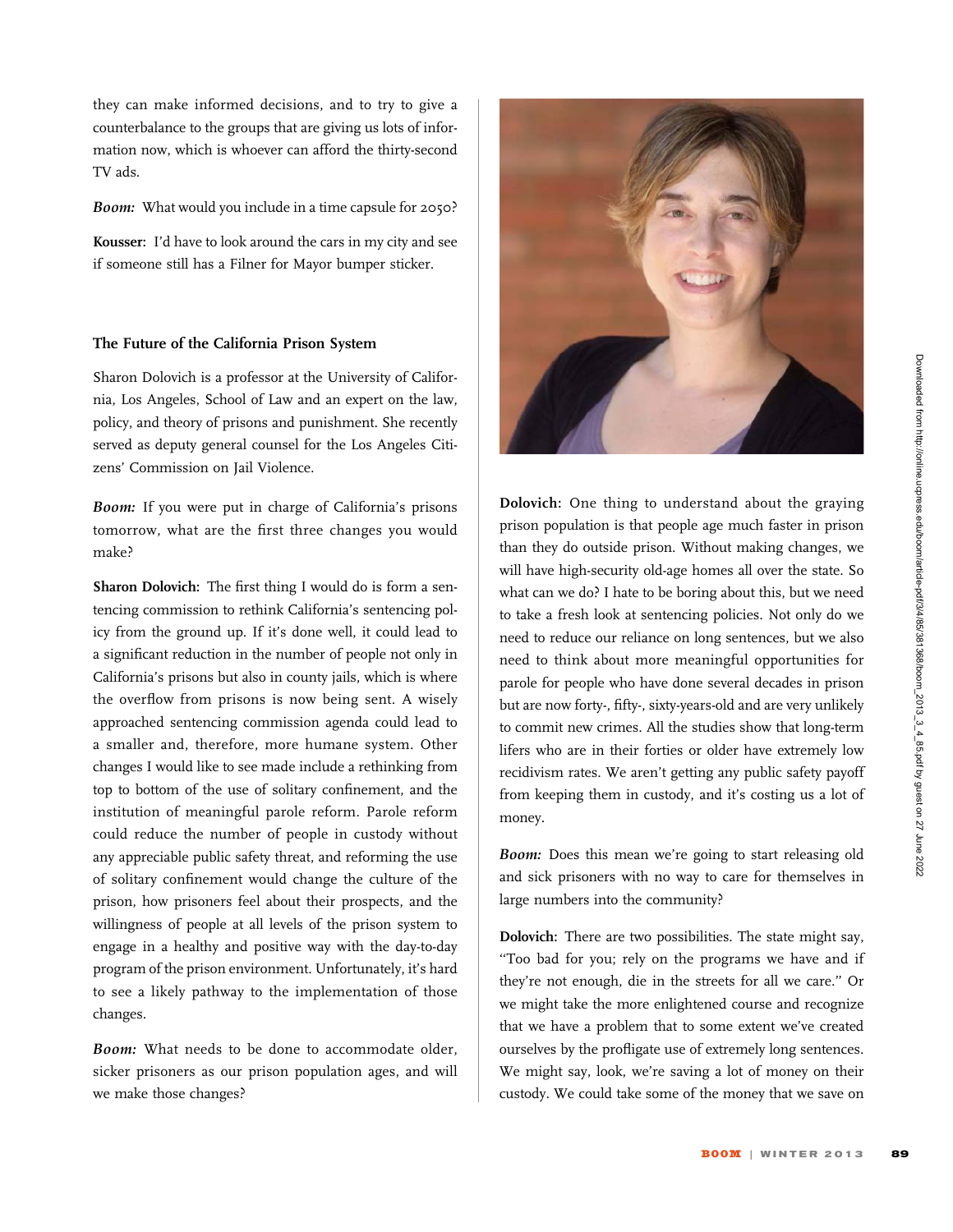What we're seeing now in California is a perfect storm of problems emanating from the prison system. –—Sharon Dolovich

early release and develop state-run decent care facilities for them. The problem, of course, is that reinvesting some of the savings on custody into decent care for former prisoners will likely (and reasonably) elicit objections that there are plenty of people who didn't commit crimes who need decent care at or near the end of life. The obvious answer would be to provide decent care for everyone who needs it, but barring that, I concede that my proposal for caring for elderly former prisoners is likely to be a nonstarter.

Boom: Assuming the trend of de-escalation of the drug war continues, what will the prison population look like in 2050?

Dolovich: You might automatically assume that it would be a more violent population, because if you have fewer people in custody for drug crimes, then you'll have a higher percentage of violent, serious offenders in custody. But that assumption fails to take into consideration the way that prison conditions themselves create a culture of violence. Counterintuitively, it's possible that you might see a safer, more humane atmosphere in prisons because prisons would be running at a reasonable capacity, and this could create renewed space for programming, and for people to feel safe without having to rely on the gangs for protection. People in custody thus might be less likely to engage in the destructive practices that make so many prisons like gladiator schools.

Boom: Where will the political will to take the treatment of prisoners seriously come from?

Dolovich: If such political will does emerge, there will likely be several reasons why. One, the cost of incarcerating in the current manner is an ill-advised use of funds. It's not buying us the long-term public safety that it should. Second, we will confront more directly the fact that our method of incarcerating is at odds with the public interest. What we really want is a system that will release people better fit for socially productive lives, but we're doing the opposite in many cases. Even though there are a lot of lifers in California, the vast majority of people in California prisons are going to be released some time; and unless we find a pathway to more humane treatment, many of them are unlikely to be successfully reintegrated into society. But the only way society is going to commit to meaningful reform is if we are collectively invested in and recognize an obligation to the people we incarcerate. Politicians are starting to use the language of ''shared humanity,'' ''second chances,'' "dignity"—terms that remind people on the outside that people in custody are human beings. Are we going to see the emergence of that language in California? I don't know. But if in 2050 we look back on the current situation as a disaster that we managed to escape from with thoughtful, wise reforms, it will only be because in the intervening years we started to think differently about the shared humanity of the people in custody.

Boom: And the chances of us tackling those issues by 2050?

Dolovich: Slim to none, but one never knows. Social change comes when there are urgent problems that force themselves onto the public agenda. What we're seeing now in California is a perfect storm of problems emanating from the prison system, and the resulting effects may force a rethinking of our current policies.

Boom: What would you include in a time capsule for 2050?

Dolovich: Three documents. The first two are the Ninth Circuit three-judge panel order and the Supreme Court affirmance of that order in Brown v. Plata. The panel order provides a vivid picture of the crisis over the last ten or fifteen years in the California prison system, and the Supreme Court decision makes clear just how terrible the situation is in California, and how bad things have to get before the Supreme Court will side with prisoners in such a far-reaching way. The other document is the list of demands made by the Short Corridor Collective in Pelican Bay for the reduced use of solitary confinement. It says a lot about where the California prison system is today and what is wrong with the current state of things.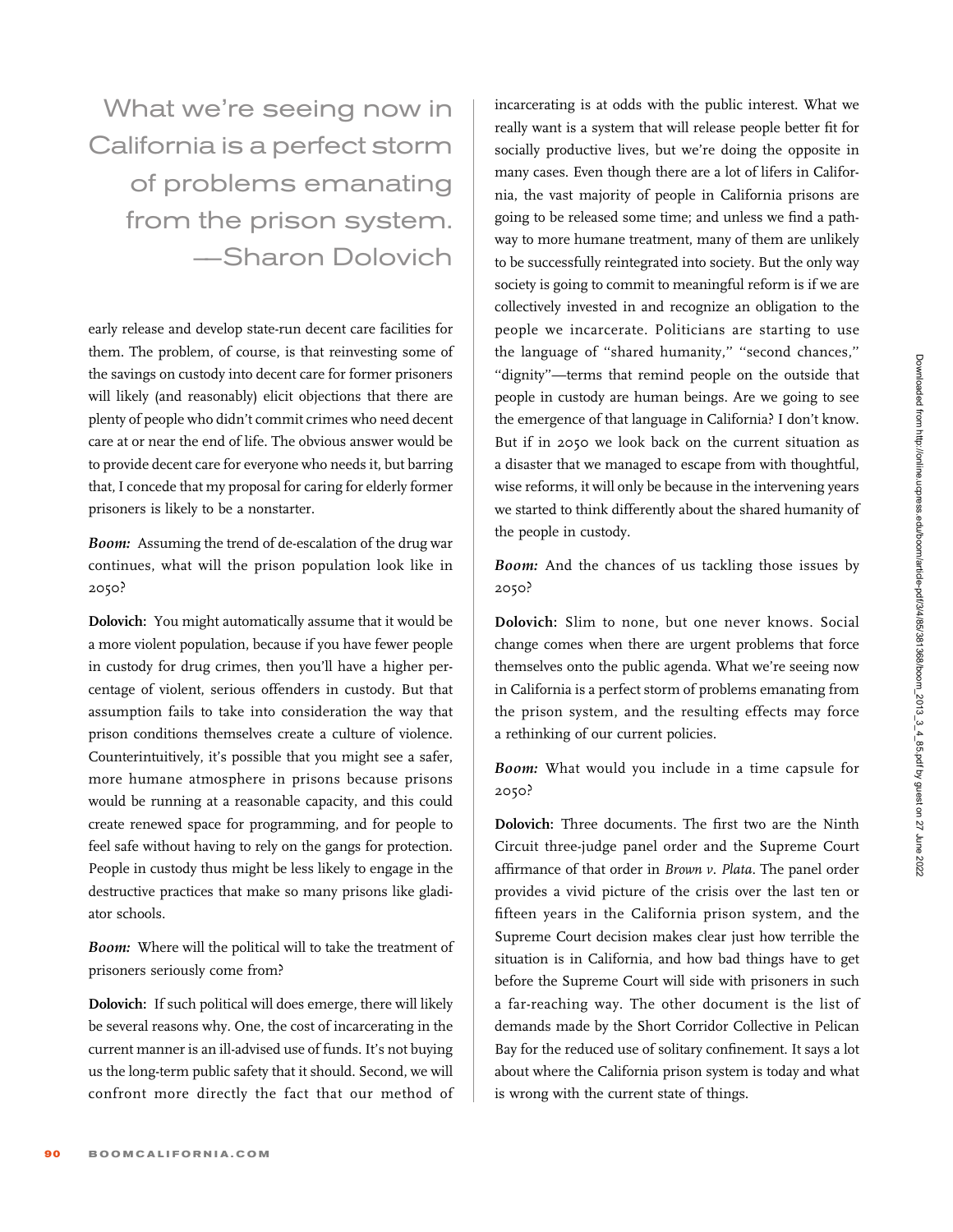# The Future of Transportation

Daniel Sperling is founding director of the Institute of Transportation Studies at the University of California, Davis, and author or coauthor of more than 200 articles, reports and books, including Two Billion Cars: Driving Toward Sustainability.

Boom: What's your favorite form of transportation?

Daniel Sperling: Bicycle for local trips, airplanes for long trips, and they average out to be not-so-high-carbon. I've just hit two million miles on United Airlines, which I'm not proud of.

Boom: Would you want to travel on Elon Musk's proposed Hyperloop?

Sperling: If it were as fast and cheap as they say—800 miles per hour and \$20 to get from the Bay Area to LA—I would be delighted to use it. There would be questions about how safe, secure, and quiet it is, but if it ever lived up to its billing, yes, it would be very attractive. But those chances are slim.

Boom: What is your vision for transportation in 2050?

Sperling: Less urban sprawl so that it is much easier to use neighborhood electric vehicles, biking and walking for local trips. The small electric vehicles might be automated and would operate on electrified lightweight tracks that can be constructed easily and cheaply because the cars would be light. When the vehicles go off the tracks, they would have a small battery or fuel cell that would allow them to go on local streets and travel perhaps thirty miles into rural areas. On top of that, we'd also want to develop a suite of new mobility services that take advantage of modern communication technologies. We'd be able to access demandresponsive vans though smart phones to pick us up within a few minutes—kind of like a SuperShuttle to the airport but with a quicker response and able to access any destination in a metropolitan area, not just airports. We would also have smart carpooling services, so if people are going to a ballgame, or to work, and if they knew their neighbors were also going in that direction, they could carpool. All of these new mobility services exist, but there are all kinds of barriers that inhibit them from being more successful. We have to create incentives to support these companies and



not try to quash them. By 2050 I think these transit options will be very common. They will account for a significant share of passenger travel by then.

Boom: As people move closer to the places they work and socialize, will we all be traveling less over the course of our days in 2050?

Sperling: It's already happening. In California we have a law that encourages reductions in vehicle use and sprawl, with specific targets for 2020 and 2035—the Sustainable Communities Act of 2008. People are traveling less for a variety of reasons, including desire to avoid traffic congestion. But it is also because people go through a lifecycle. When they get married and have kids, they tend to want more space. But after the kids are gone, most people want to revert back to smaller homes, easier access to services and entertainment, and thus more compact land use. If we recognize that many people prefer a lifestyle that is centered on more density, and we built our cities and neighborhoods accordingly, then we would see a dramatic reduction in vehicle use. We would see a great increase in walking and biking, and use of small neighborhood cars as well.

If we depend on public investment, nothing will happen.–—Daniel Sperling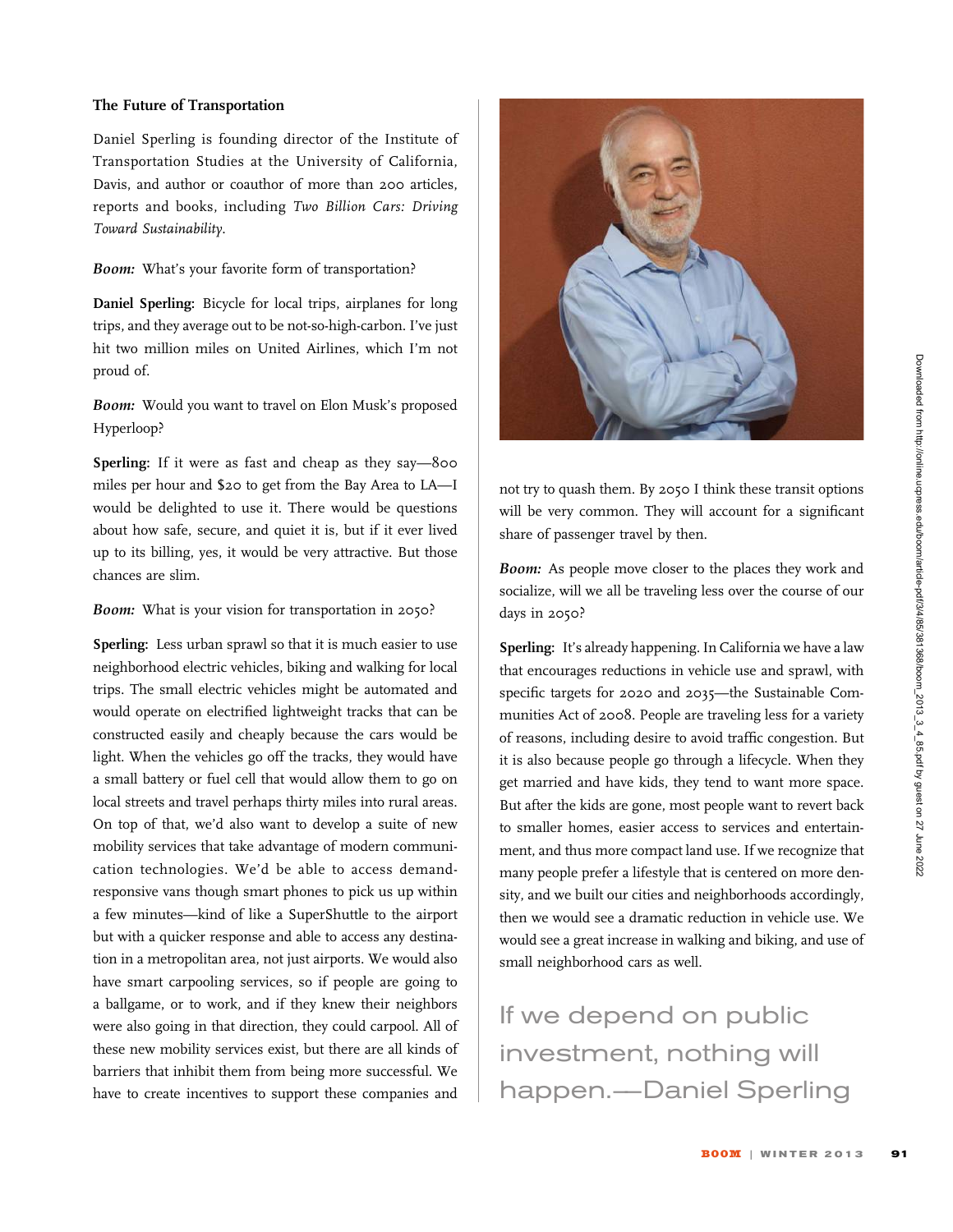**Boom:** When will we see public investment to support the infrastructure for these alternative mobility services and vehicles?

Sperling: If we depend on public investment, nothing will happen. It has to be private investment. The cost is not large. Here at UC Davis at the Institute of Transportation Studies, we've estimated that the cost of switching to an electric and fuel cell vehicle system would be about \$100 billion over fifteen years. That seems like a lot of money, but when you consider that we spend about \$500 billion for gasoline per year in the United States and a total of almost \$2 trillion every year to own and operate our cars, it's a drop in the bucket. The question is, where do we find that \$10 billion per year? It won't be through taxpayer subsidies. One way is through feebate programs where car buyers pay fees for gas guzzlers and get rebates for clean, efficient cars—with taxpayers paying little or nothing.

# Boom: What will the car-to-person ratio be in 2050?

Sperling: There are currently about eight cars for every ten people—and I think it's going to be the same in 2050. What will be different are the types of vehicles. There will be many of those small neighborhood cars and automated cars running on lightweight tracks, all of them running on electricity and/or fuel cells. We're going to continue to have a transportation system based on personal mobility, because that's what people want.

Boom: What would you put in a time capsule for 2050?

Sperling: I'd insert a Hummer SUV as a symbol of how obscenely inefficient our transport system had become around the turn of the century.

# The Future of Nature

H. Bradley Shaffer is a distinguished professor of ecology and evolutionary biology at the University of California, Los Angeles, and the director of the La Kretz Center for California Conservation Science, a part of the UCLA Institute of the Environment and Sustainability.

Boom: What do we need to do now to preserve biodiversity in the future in California?



Brad Shaffer: One of the things I am really hoping we can accomplish is to collect baseline population genomics data, ideally for every species of plant and animal in California, and beyond for that matter, so that we know what kind of genetic diversity currently exists across the state. What we have now is a poor substitute for what we had, but it's all we've got. And as we move forward, having that baseline is really useful in that it allows us evaluate how we're doing in ten years or twenty years or whatever—how we're doing in terms of retaining what we had and how we're doing in terms of potentially improving on what we had or what we lost.

Boom: What is "conservation genomics" and why do we need it?

Shaffer: The relationship between conservation and genetics is a very old and very deep relationship, and it simply says that there is a lot of information in the genetics of wild populations of organisms that's relevant to how we should conserve and protect them. Say you have a species that is in trouble and we want to try to come up with a conservation plan for it. One of the things we want to do is conserve the diversity within that species. If that species occurs in Central California and in Southern California, we would like to know if they are genetically very different on either side of the Tehachapi Mountains that separate those two parts of their range. If there are genetically different parts of a species' range, we want to make sure we conserve populations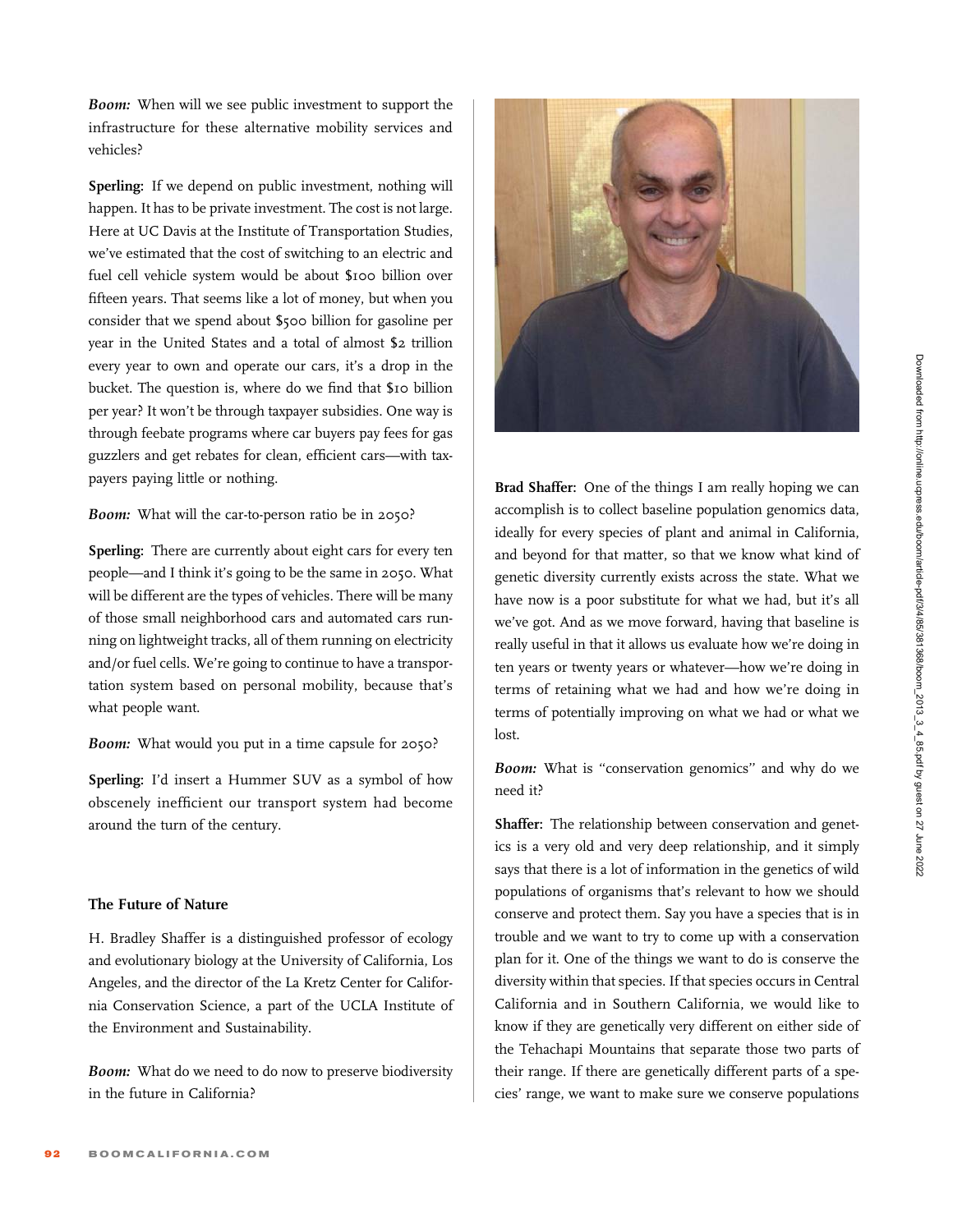Deeper knowledge does not provide carte blanche to do things that are going to destroy or scramble the environment even more. –—Brad Shaffer

in genetic region one, genetic region two, etc. You can also use genetics to learn about how plants and animals move across landscapes. You can do studies of migration and gene flow—the movement of individuals and their genes—by using genetics. When people use the term ''conservation genomics,'' what they mean is scaling up the genetics that we would have traditionally done in the past to much larger and more informative studies. So, traditionally we might have studied five or ten or fifteen genes, and now genomics means scaling that up by one or two or three orders of magnitude and studying a lot of genetic material from those individuals and populations in a species—going up to a thousand or ten thousand genes. In principle, it could mean studying the entire genome and analyzing all of the genetic variation found in a species, although that hasn't been done except in few model systems to date.

Boom: Does conservation genomics mean that we can afford to be ecologically risky or reckless––as long as we are going to conserve these genomes, then it doesn't matter about the effects we have on the environment?

Shaffer: Let's say we had full genomic knowledge of population variation for every species of plant and animal. Would that allow us to be ecologically risky or reckless? Hopefully not. It would allow us to be ecologically and environmentally better informed in terms of what our actions will mean for those populations of plants and animals. What that might mean is that certain things that we thought we had to be careful about, in fact, with that greater depth of knowledge we now feel we don't have to be as careful about. Other things we felt that we didn't need to be careful about, perhaps we do. My way of looking at it is that it will allow us to better understand what it means to be reckless and avoid it because we'll be better informed. Deeper knowledge does not provide carte blanche to do things that are going to destroy or scramble the environment even more. Hopefully, it gives us better insights into what the consequences of different actions, different environmental and ecological actions, will be.

Boom: How does conservation genomics change the way we think about traditional threats to conservation, like increasing land conversion, infrastructure, and agriculture? Does genomics show us that species might work around or adapt to these threats?

Shaffer: Genomics may in some cases either inform us or allow us to make more educated predictions about how organisms will deal with those threats. It can do that by informing us about specific ways that organisms adapt to the environment and change. It can also allow us to make better predictions about what they will do as they adapt to human mediated change. Climate change, and how organisms will and will not adapt to it, is a great example. If you learn about how organisms in the past—or currently—have been able to successfully adapt to some natural change, and humans are currently creating similar kinds of changes, that should help us better predict how organisms might adapt in the face of human disturbances and environmental challenges.

Boom: What would you put in a time capsule for 2050?

Shaffer: I'd put two things. One is a frozen sample of a native plant—say, an oak tree acorn—and a weed to look at changes in those species' DNA over forty years as they adapt to climate and other human-mediated changes. The other is a sample of dirt from Pershing Square in downtown LA, from the Santa Monica Mountains, and from the beach in Santa Monica to be able to look at changes in soil bacteria and fungi over the same time period.

# The Future of Hollywood

Jennifer Holt is Associate Professor of Film and Media Studies at the University of California, Santa Barbara. Her new coauthored book, Connected Viewing: Selling, Streaming, and Sharing Media in the Digital Age, will be published in 2014.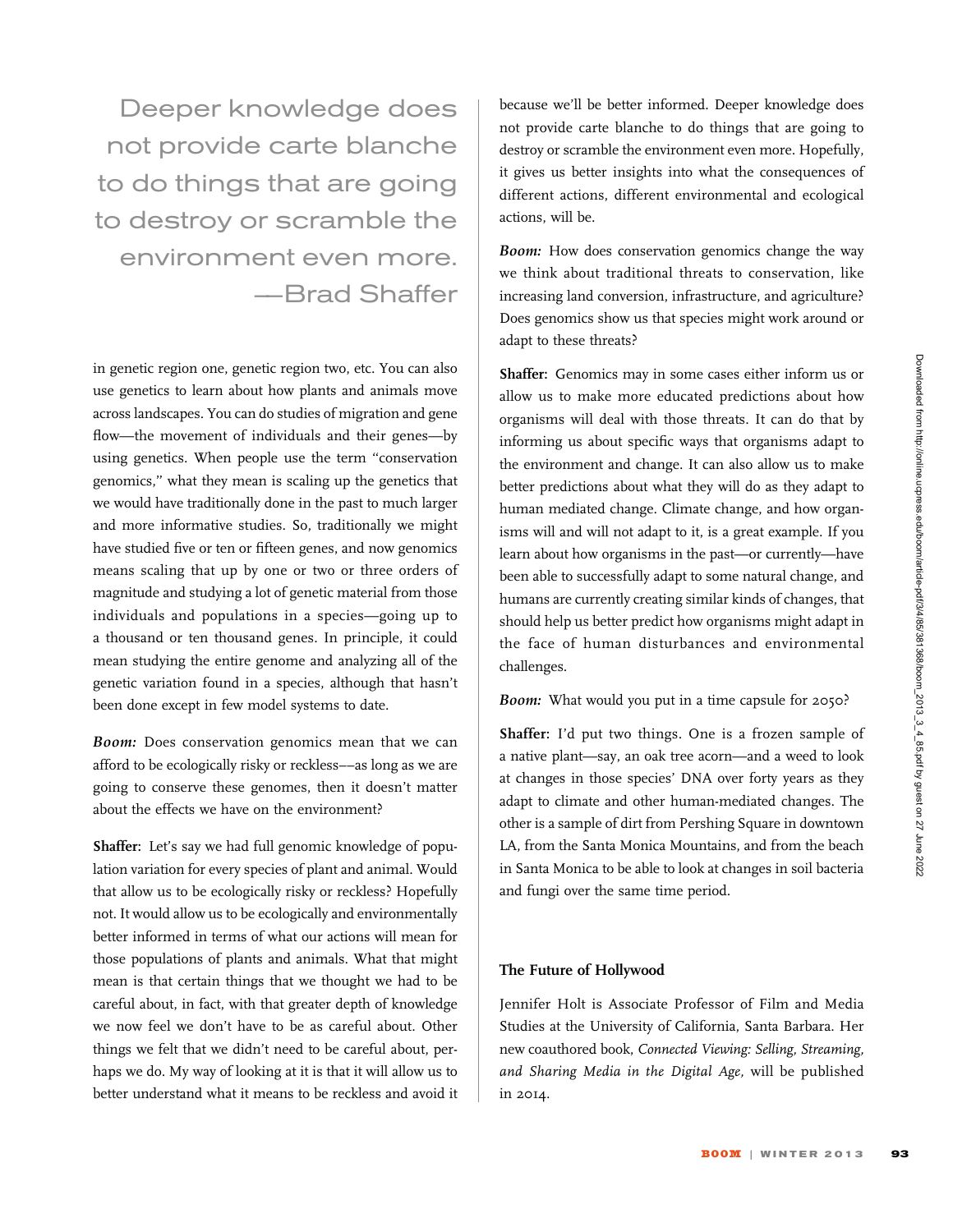

Boom: Steven Spielberg and George Lucas have warned that Hollywood is going to ''implode.'' Do you think this doom-and-gloom forecast of the industry's future is accurate?

Jennifer Holt: Certain aspects of the entertainment industry are facing some serious challenges, thanks to new technologies, consumer demands for ''anytime, anywhere'' access to entertainment, and new options for distributing content that open the playing field dramatically. That doesn't necessarily mean Hollywood is going to ''implode,'' but it does mean those working in film and television production at the studios are going to have to continue adjusting the way they do business. Don't forget that we have heard these cries of impending doom before, many times. And yet, Hollywood is alive and well, and Steven Spielberg and George Lucas are still making movies, television, and money.

Boom: Can California survive without Hollywood?

Holt: I don't think a "California without Hollywood" is a scenario we are going to be realistically facing anytime soon. While the percentage of films being produced in California is definitely shrinking, the state still accounts for nearly 40 percent of all entertainment employment nationwide, and 60 percent of all labor income in the industry is earned in California. That doesn't even begin to account for the service and support sectors that are crucial to the workings of the entertainment business—everything from dry cleaners to hotels and restaurants—or the goods purchased by the industry, most of which come from California. Hundreds of films and television series are produced in California each year, and entertainment is consistently one of the country's largest exports. This industry is facing challenges, but it is not facing extinction.

Boom: You've done work on deregulation in entertainment. How will this phenomenon impact the entertainment industry of the future?

Holt: Deregulation will continue to impact the entertainment industry and the audience in profound ways, until the government decides to take action on behalf of consumers. The consolidation of media industries that has resulted from the deregulation that began in the 1980s has impacted the quality of our media culture, the accessibility of information, and ultimately the fabric of our democracy. The same conglomerates that create the latest blockbusters also produce most of the television news that Americans consume. Companies like Comcast also control the cable wires and Internet service that deliver this information. Further consolidation in these industries only means less choice, higher prices, and more homogenized media. Future combinations of high-tech industries and content producers are something to watch. Should they begin to gobble up one another and impact competition that would limit our options even more.

Public spaces that don't have screens on the walls will probably look as quaint in 2050 as images of families gathered around the radio do now.—Jennifer Holt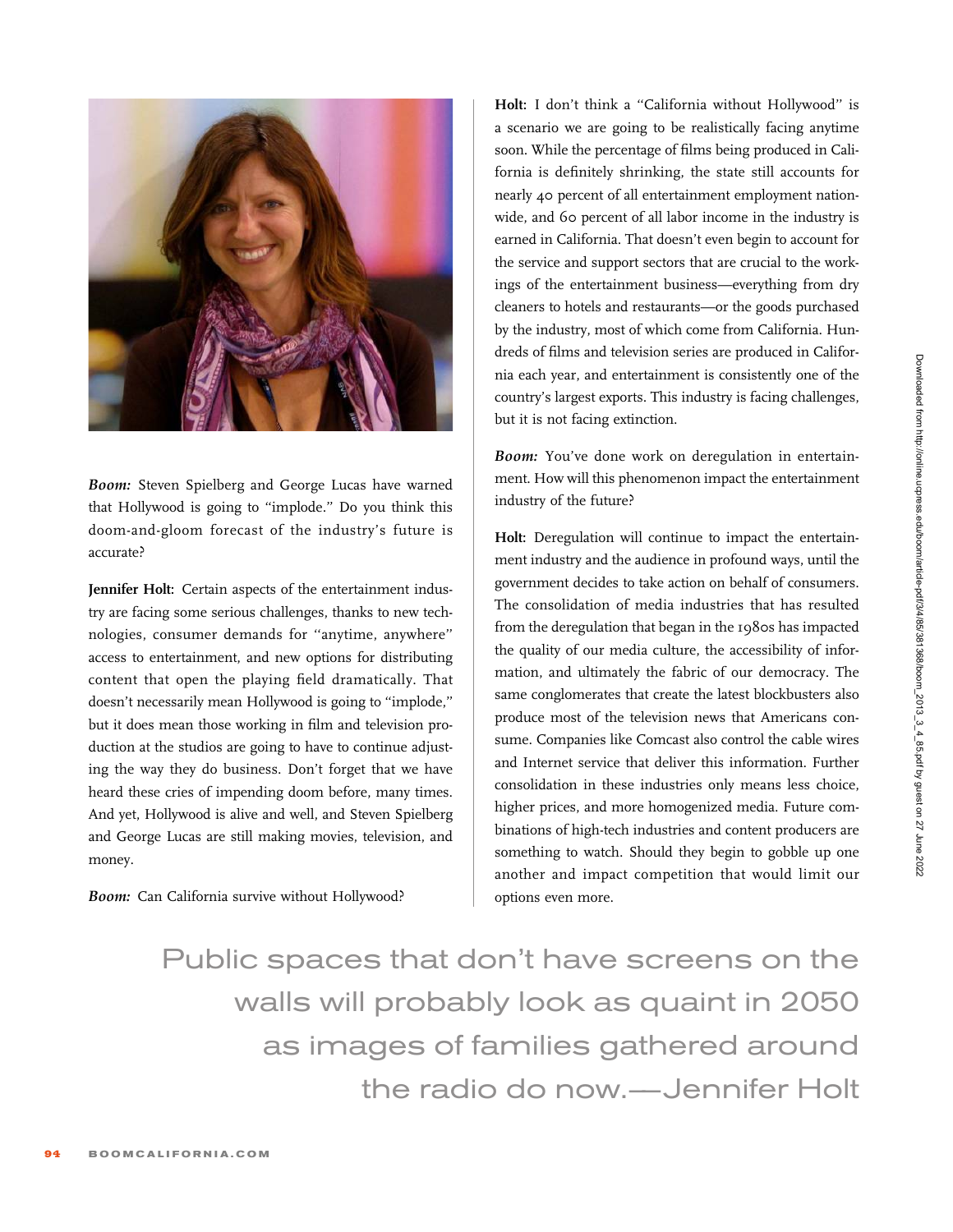Boom: How do you think the increasing availability of film and television online will affect American culture?

Holt: I think in one sense, it will continue to fragment the audience. We have more choices of what to watch on any given night with streaming platforms such as Netflix or Hulu, and more devices on which to enjoy this content. We don't have to limit ourselves to one viewing space either—studies have found that many people are increasingly using tablets to stream media in the bathroom, bedroom, and kitchen. So the more connected devices and available content we have, the less likely we are to converge in one place, around one screen, to watch the same show. Media is also becoming easier to share and discover with online delivery, so there is also the potential for exposure to more and different types of shows that we would otherwise see, even if we are watching them alone, on our phones.

#### Boom: What would you include in a time capsule for 2050?

Holt: I would include an episode of ''The Bachelor,'' because otherwise nobody in the future will believe this actually happened, a cable box, a clunky remote with buttons that you actually have to push, a special section for physical media such as DVDs, CDs, newspapers, and books so we don't forget what they once looked like, an iPhone which we might all laugh at someday as much as the brick phone, a landline telephone with its connection cord, a cable bill, a modem, a copy of Minority Report (set in 2054), a broadcast network scheduling executive, and pictures of domestic and public spaces that don't have screens on the walls—that will probably look as quaint in 2050 as images of families gathered around the radio do now.

#### The Future of Wine

Andy Walker is a geneticist, professor, and Louis P. Martini– endowed chair in viticulture in the Department of Viticulture and Enology in the School of Agricultural and Environmental Sciences at the University of California, Davis.

Boom: What is the legacy of the California Mission grape and its role in our state's wine legacy?

Andy Walker: The Mission grape variety was brought into California in the mid-1760s by Spanish missionaries as they



explored California and established the missions. We

thought for many years that this grape originated from a collection of seeds from an unknown variety in Spain that Spaniards brought to the New World in the 1560s. Recent DNA-based testing has found that Mission is the same as Listan Prieto, a grape from the Canary Islands—the last stop to load food and water on the way to the edge of the earth or the Americas, whichever came first. They also brought Muscat of Alexandria. Interestingly, the Torrontes grape of Argentina and several obscure relatives turn out to be hybrids of Listan Prieto (Mission) and Muscat of Alexandria, and may have been crossed and created here in the New World. Mission was widely grown until the Gold Rush era when Europeans brought better quality wine grapes to meet the expanding wine demand in the state. It is a very vigorous variety with very high yields and well suited to dry arid conditions with limited rainfall, but it has poor color and is often astringent.

Boom: How are California grape growers and vinters investing in sustainable practices?

Walker: Sustainability has become a key concern for the California wine industry and has focused on soil, water, energy, and labor. Water will be one of the biggest challenges to viticulture in our dry and overpopulated state. Growers are rethinking their irrigation and rootstock choices and considering a time in the near future in which water will be much more limited—perhaps due to the environment but certainly due to political, social, and environmental pressures.

Boom: How is the millennial generation of Americans those in their twenties and thirties—driving new trends in wine consumption?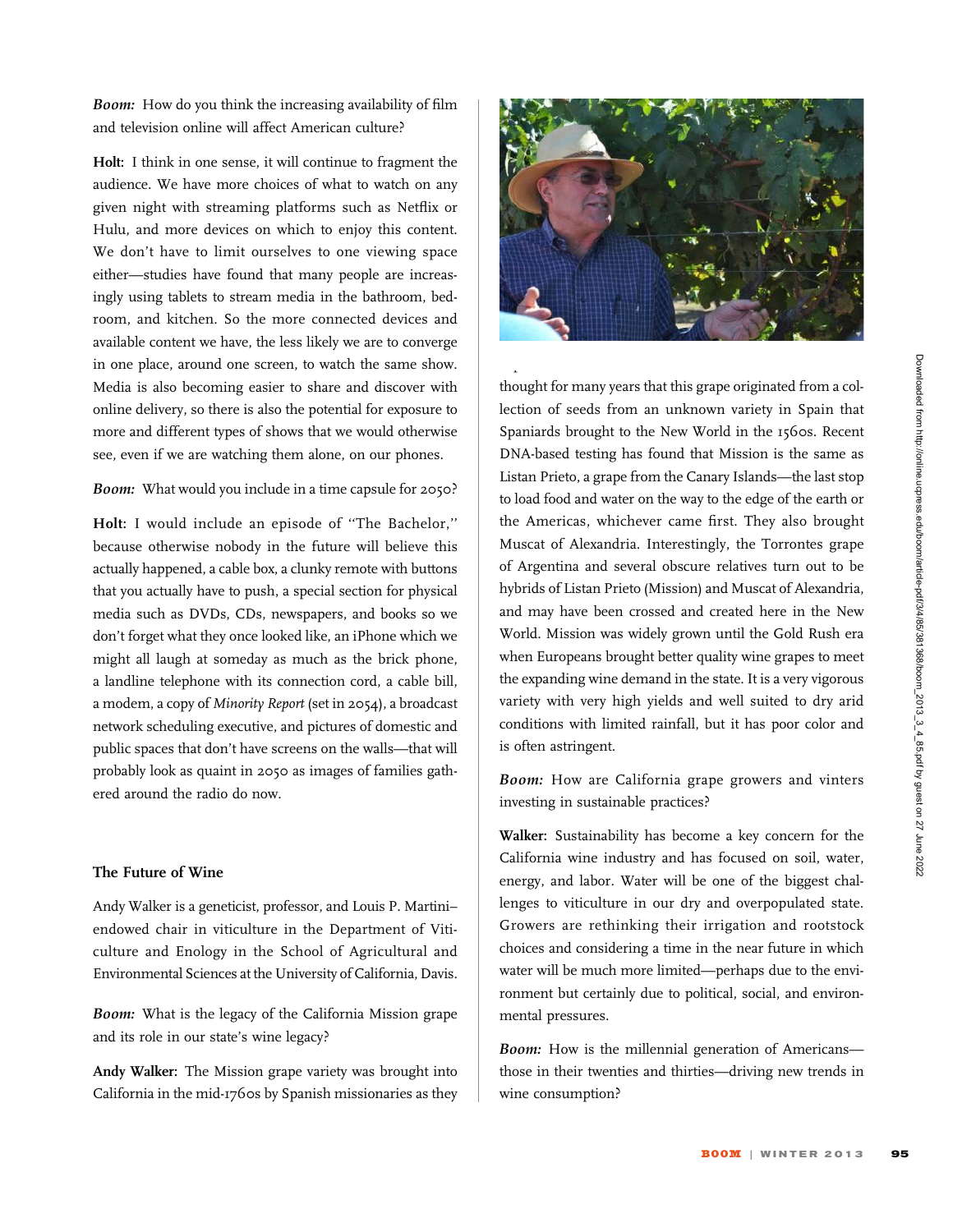We have the ability to produce excellent wines in a warmer climate. –—Andy Walker

Walker: The most dramatic example is the sudden explosion of interest in Muscat wines (apparently the result of a few rap songs)—the acreage of these varieties has dramatically expanded in the last few years.

Boom: What are the possibilities on the horizon for out-ofthe-box technological or genomic innovations that will challenge our perceptions of the limits of terroir, climate, and grape varietals?

Walker: One of the limitations in wine research has been the inability of machines to equal the human nose. We are now approaching that ability—and at the same time are in the midst of a genetic revolution due to the dramatic reductions in the cost of and improvements in approaches to genome sequencing. The next step will be to use these tools to understand the role of terroir in quality, or manipulate ripening profiles to combat climate change. I hope we see a movement toward using wine varieties that are better suited for warm climates and a greater willingness to use new varieties bred to be resistant to pest and diseases. Both of these fit the sustainability bill.

Boom: How do you see climate change affecting the California wine industry?

Walker: A changing climate will likely impact the varieties we choose to grow in a given region. It will also change the way we trellis and cultivate vines. I think we have the ability to produce excellent wines in a warmer climate.

# Boom: What wines will we be drinking in 2050?

Walker: I think we will be using varieties with mildew resistance. Classical breeding is poised to take advantage of genetic markers for disease resistance and solve many grape disease problems. Foremost among these in California is powdery mildew for which growers apply fungicides prophylactically eight to twelve times (or more) per season. I also hope we are using some of the outstanding Sicilian and Spanish varieties that are well suited for California's warm and dry climate.

Boom: What would you include in a time capsule for 2050?

Walker: The California Grape Acreage Report for 2012, an iPad mini, and as many of the endangered wild grape species as we could fit! These species are threatened across the United States by urbanization, agriculture, wanton disregard, and herbicide use by highway crews.

#### The Future of Family and Home

Elinor Ochs is a distinguished professor of anthropology at the University of California, Los Angeles, director of the UCLA Sloan Center on Everyday Lives of Families, and coeditor of Fast-Forward Family: Home, Work, and Relationships in Middle-Class Families and Life at Home in the Twentyfirst Century: 32 Families Open Their Doors.

Boom: What was the most surprising conclusion you drew from observing the rituals of daily life in middle-class families?

Elinor Ochs: On one level, we were not surprised by our observations because we are from middle-class society ourselves. We were familiar with middle-class family communication and knew, for example, that Americans are big consumers. Yet, after dawn-to-dusk video recording of family life and poring over nearly 21,000 photographs of homes, we were staggered by the accumulation of goods in people's homes. Our study holds up a mirror to society: clutter results when families keep going to stores and bringing home toys, clothes, sports gear, food, televisions, computers, game consoles, and more. Many families stockpile food, storing surplus food in second refrigerators. Their possessions spill out of the house into the garage. A related observation is that families purchased and ate primarily packaged convenience foods. These foods come in boxes that take up a lot of space, which is one reason Americans seem to require such big refrigerators and freezers. Many parents said they were too busy to cook food from scratch, but we observed that it took only ten minutes more handson time to prepare meals from scratch than to prepare packaged foods. Perhaps ten minutes matters for some parents,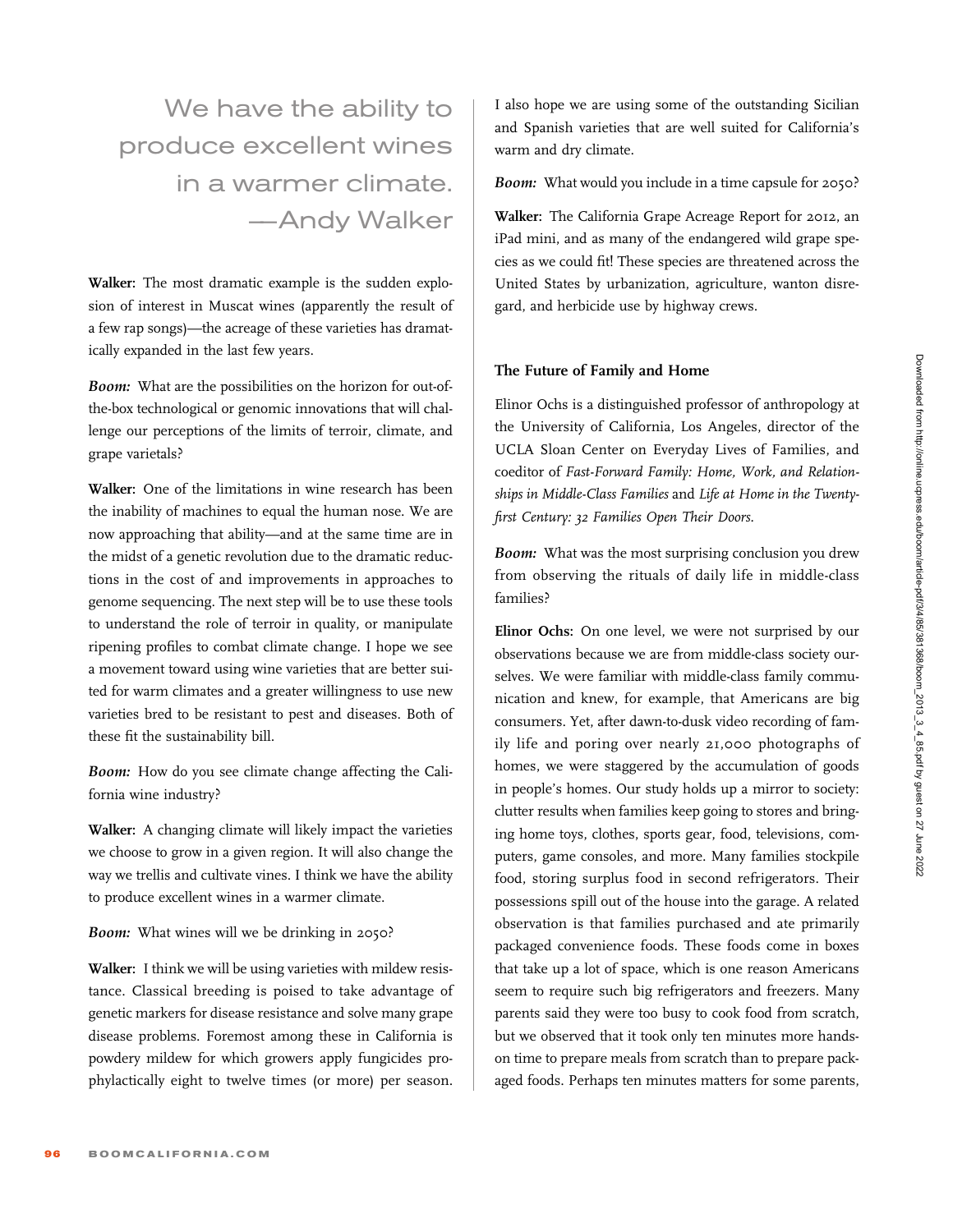

but being too busy cannot be the whole story about parents relying on packaged foods. It may be, instead, that some parents do not know how to cook dinner from raw ingredients. Our study indicates that what families eat influences how long family members eat dinner together: Family dinners with food made from scratch were the longest; dinners of packaged foods were the shortest.

Boom: Your research indicates the importance of family members exchanging personal narratives at dinner. How do see families carving out time for such interactions?

Ochs: Dinnertime is not the only time when family members can exchange information about their lives, but it tends to be an important opportunity. Family members have cell phones and the possibility of communicating in dyads—for example, a parent and a child or a couple—throughout the day. But dinnertime can involve the family as a unit narrating experiences. Family members at dinner often recount experiences that troubled them. They use dinnertime to understand those experiences and their relevance for how they should handle similar experiences in the future.

Sharing life events with other family members is a universal means to become intimate and share moral values.

Boom: What challenges will American families face in the future?

Ochs: One of the biggest challenges for twenty-first-century working parents is to figure out how to provide emotional and practical support to not only one's children but also one's partner. Our study found that, despite the feminist movement, working mothers returned home two hours earlier than their spouses and performed most of the housework and childcare. The most frequent observation of fathers at home was alone in a room, while mothers were most frequently observed with one or more children. The couple was rarely together in the same room without their children. Regarding the family as a robust social and emotional unit, a challenge is to inculcate in children a sense of responsibility toward other family members. It is a difficult for parents to nurture a child's dreams and ambitions yet at the same time not tip toward over-nurturance, which discourages a child's autonomy. Like a horse whisperer, I would gently encourage parents to allow a child to become a capable and respectful human being who looks out for the welfare of other people, including one's parents, and is able and willing to help the family unit. The hard part is knowing how to apprentice children to be responsible, balance their own self-interests against the needs of other people, and develop a sense of the common good. American middleclass households are, in many ways, very privileged in comparison with those in other societies around the globe. The challenge is not to squander that privilege in a way that will encourage a sense of children's autonomy decoupled from a sense of responsibility toward others.

Boom: What you include in a time capsule for 2050?

Ochs: A dining room table.

What families eat influences how long family members eat dinner together.–—Elinor Ochs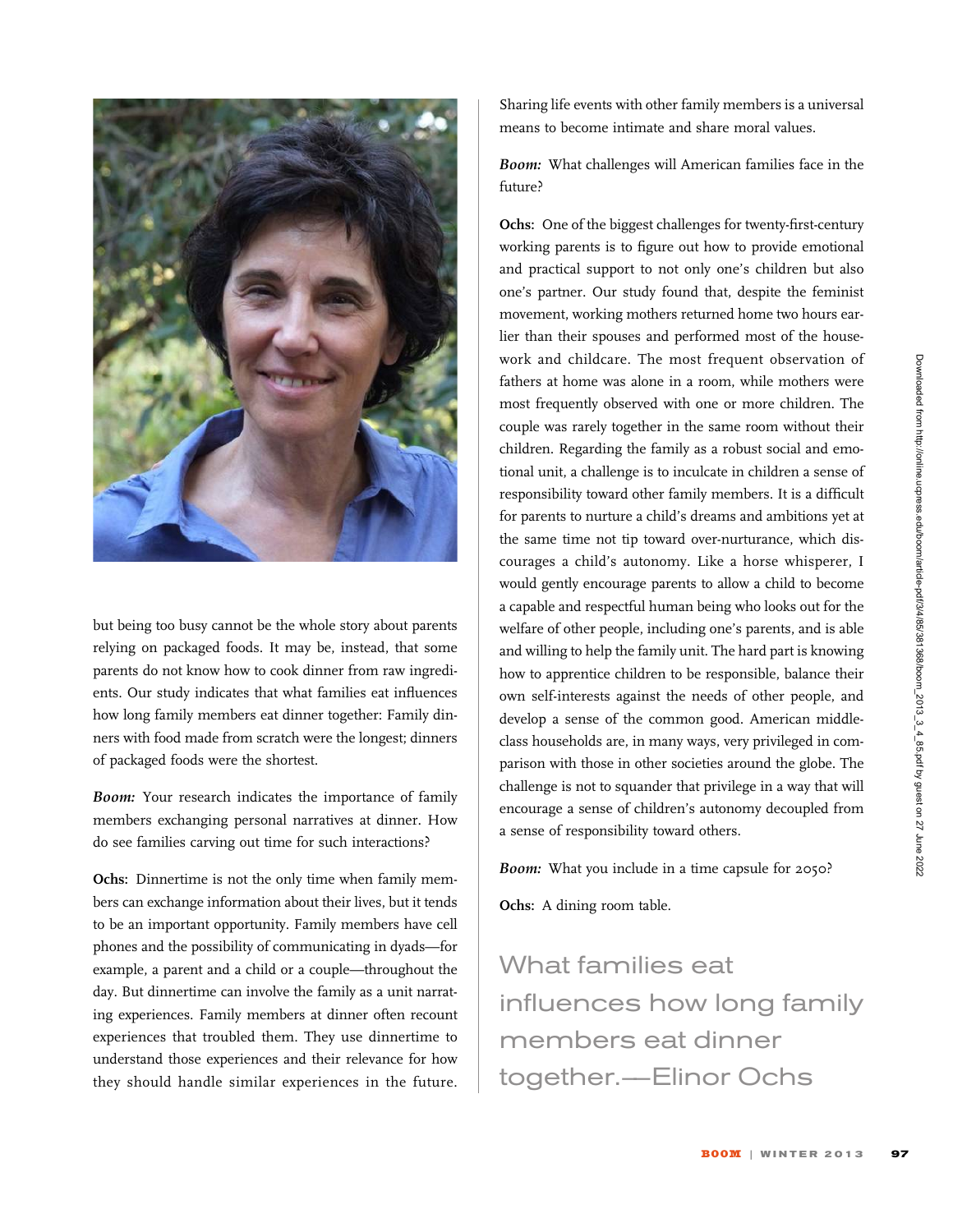# The Future of Food

Allison Carruth is an assistant professor of English and affiliate of the Institute of Environment and Sustainability at the University of California, Los Angeles, and the author of Global Appetites: American Power and the Literature of Food.

Boom: In what directions will California cuisine continue to evolve in the future?

Allison Carruth: While fusion cuisine seems to be on the decline, the ''locavore'' eatery is still going strong. But another culinary movement has been percolating in California: underground restaurants and food trucks that fuse not only different ethnic cuisines but also the high tech and the homemade, or molecular gastronomy and comfort food. With LA as an epicenter for this movement, one direction California cuisine may take in the future is away from the sit-down restaurant and toward the culinary ''happening.'' At the same time, I anticipate a renaissance of natural foods and vegetarian cuisine that, with cold-pressed juice as a current (if expensive) beacon, would counter the increasingly meat-centered menus at many farm-to-table restaurants.

Boom: What kinds of questions should Californians interested in ethical food consumption be asking?

Carruth: We need to get beyond labels like ''local'' and "organic" and instead compare the upsides and downsides of different forms of farming and food sourcing. What are the climate impacts of grain-fed versus pasture-raised livestock and of meat production versus legume farming? What are a restaurant's or farm's labor conditions? What are the ranges of crops that a farm (or region) can grow in ways that mesh with soil, water, and energy constraints? What foods make the most sense to import, and how can communities build reciprocal rather than exploitative trade relationships with other food-producing regions around the world? In the decades ahead, I hope that the criteria for food sourcing and the metrics for incentivizing different agricultural and culinary practices include an attention to labor conditions and climate impacts.

Boom: How to you think American family food rituals will change in the future?

Carruth: What we eat has a lot to do with how we cook. I could imagine one scenario in which middle-class families



rehydrate food vials that deliver calories, nutrients, and pleasurable tastes with no cooking required and then reallocate the time they would have spent cooking and eating to new shared rituals of media production (rather than TV consumption). While sipping liquid meats and salads, the family hour each evening might include designing custom video games and producing multimedia home movies. And yet, I also can imagine a very different scenario (or perhaps type of family), in which home gardening and cooking from scratch are more rather than less valued for reasons at once emotional (a means to ''unplug'') and practical (a low-cost alternative to food sources whose prices grow exponentially with climate change and the reduction of arable farmland).

# What would you put on the menu at a Boom dinner party in 2050?

Rooftop-dried, dry-farmed tomatoes with rosemary

What we eat has a lot to do with how we cook. –—Allison Carruth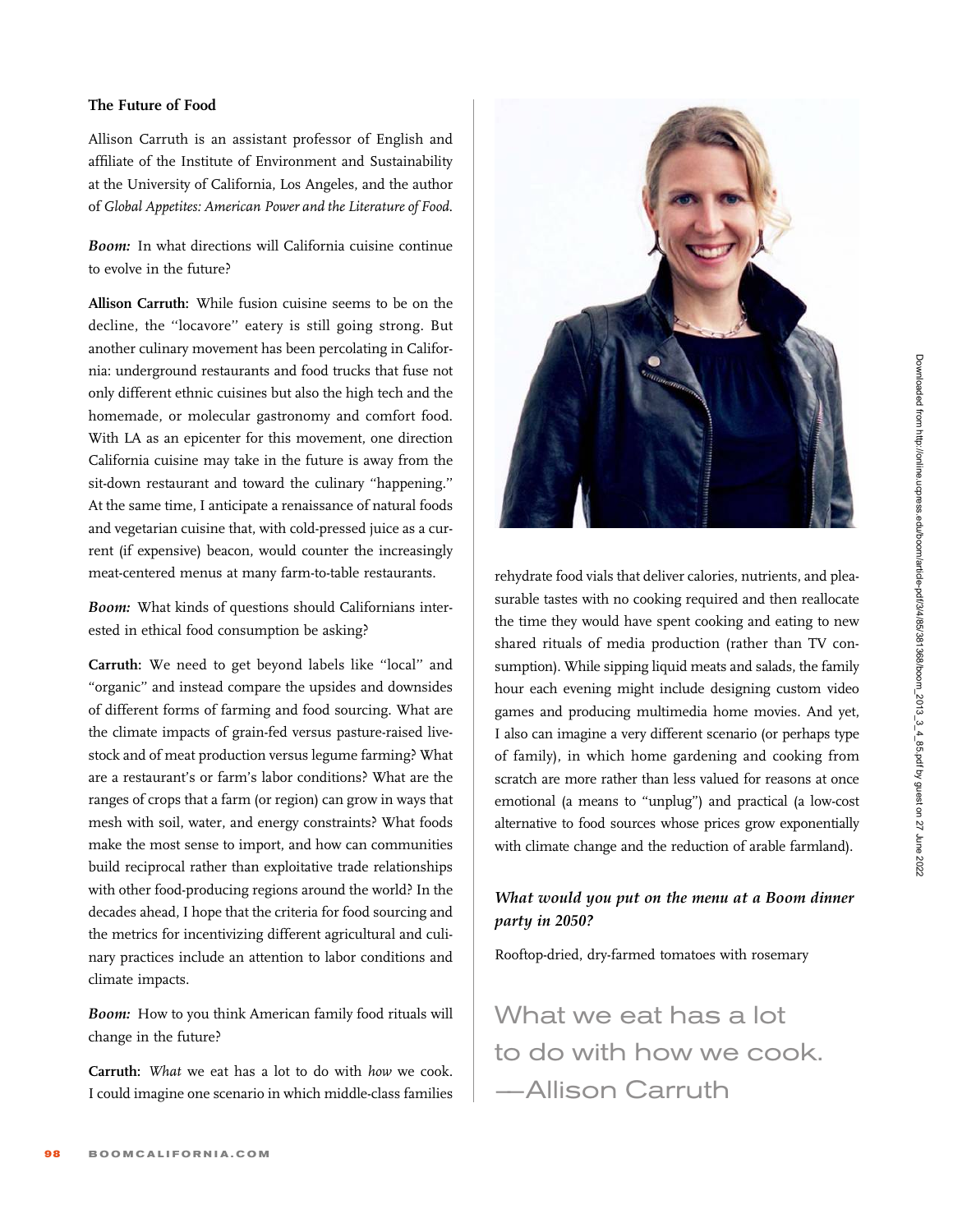Microgreen\* salad with lemon, goat cheese, and rock salt Farmed red snapper\* over lentil mousse

Slow smoked, city-grazed goat shank with red wine reduction and in vitro guanciale

Wild berries with sugar-dusted crickets

\* Note the snapper and microgreens are produced together in a state-of-the-art aquaculture farm in Golden Gate Park.

#### What would you include in a time capsule for 2050?

Menus from some favorite San Francisco restaurants; photographs of Point Reyes National Seashore; a fullycharged MP3 player with the recordings of Allen Ginsberg reading ''A Supermarket in California'' in Berkeley; a bunch of dried California sage; Green  $+$  Black chocolate wrappers; a wine cork.

#### The Future of Music

Josh Kun is an associate professor of communication and journalism at the Annenberg School of Journalism at the University of Southern California. He is the author of several books, including most recently Songs in the Key of Los Angeles.

Boom: How will the music industry and artists adapt to declining record sales and online music?

Josh Kun: We are obviously living through a period of great transition; and like all transitions, this is a moment of tremendous possibility and tremendous risk. Artists and companies alike are finding a landscape loaded with glorious pros and perilous cons, neither of which manifest themselves in the same way for either party (certainly one effect is that artists have to start thinking like companies more than ever before). I hope that fewer and fewer people are merely adapting and reacting to a model that was bound to be busted, but instead are seeing this as an opportunity: the old foundation is cracked, shaky, and in many cases condemned, so let's not try to repair it. Let's cheer its teardown and then build something new that offers musicians and musical entrepreneurs a more just and ethical platform with which to work.

**Boom:** What might "songs in the key of L.A." sound like in 2050?



Kun: K-pop sung in Mixtec from 6 Street. Cambodian punk covers of ''Hotel California'' from Long Beach. Instrumental Indian 8-chip tunes from Fullerton that sample vintage Rodney Bingenheimer KROQ broadcasts. Afghani hip hop from Laurel Canyon. Whatever they sound like, I hope they carry at least some of the spirit of Kendrick Lamar's ''Sing About Me, I'm Dying of Thirst,'' which is more of a city prayer than a song.

Boom: You've written about the intimate relationship between music, identity, and race. How do you imagine different identities developing into the future, and what will they sound like?

Kun: As the national population continues to grow into its soon-to-be-realized majority African American, Latino/a, and Asian American demographics, I think it will be very interesting to see to what extent the new racial and ethnic lines are crossed and to what extent old hierarchies continue to be policed. The post-iPod, post-digital, post-millennial, post-twerk (or whatever they'll be dubbed) generation of listeners will probably continue to approach music with an increasing lack of responsibility and accountability for its